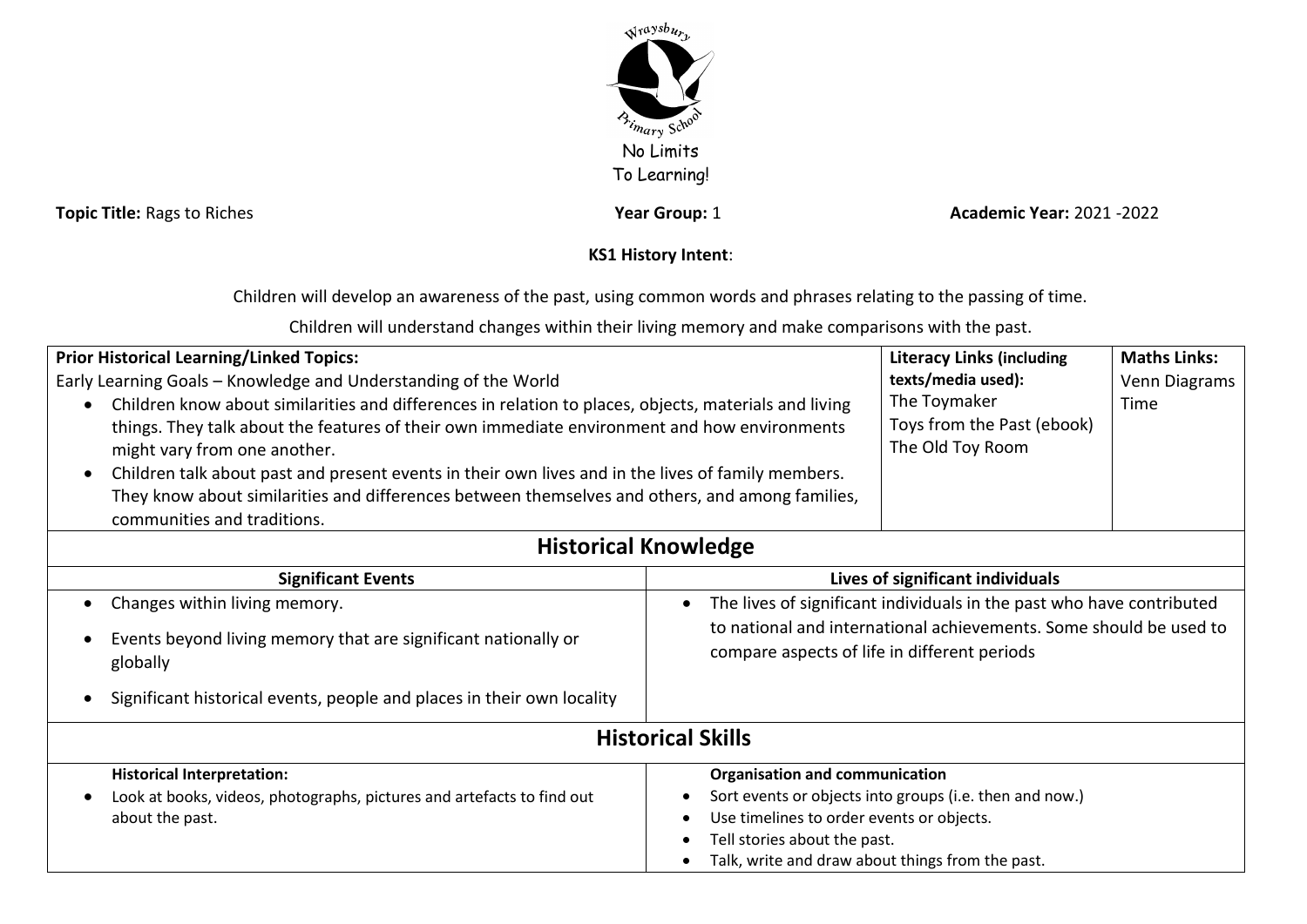

| <b>Chronological understanding</b><br>Understand the difference between things that happened in the past and<br>the present.<br>Describe things that happened to themselves and other people in the past.<br>Order a set of events or objects<br>Use a timeline to place important events.<br>Use words and phrases such as: now, yesterday, last week, when I was<br>younger, a long time ago, a very long time ago, before I was born. When<br>my parents/carers were young.                                                                                                                                                                                                                                                                                                                                                                   | Recall some facts about people/events before living memory<br>Say why people may have acted the way they did. | Knowledge and understanding of events, people and changes in the past                                                                                                                                                                                                                                                                                 |
|--------------------------------------------------------------------------------------------------------------------------------------------------------------------------------------------------------------------------------------------------------------------------------------------------------------------------------------------------------------------------------------------------------------------------------------------------------------------------------------------------------------------------------------------------------------------------------------------------------------------------------------------------------------------------------------------------------------------------------------------------------------------------------------------------------------------------------------------------|---------------------------------------------------------------------------------------------------------------|-------------------------------------------------------------------------------------------------------------------------------------------------------------------------------------------------------------------------------------------------------------------------------------------------------------------------------------------------------|
| <b>Historical enquiry</b><br>Identify different ways in which the past is represented<br>Explore events, look at pictures and ask questions i.e, "Which things are<br>old and which are new?" or "What were people doing?"<br>Look at objects from the past and ask questions i.e, "What were they used<br>for?" and try to answer.                                                                                                                                                                                                                                                                                                                                                                                                                                                                                                              |                                                                                                               |                                                                                                                                                                                                                                                                                                                                                       |
| Content:<br>Understand what history is and things that happened in the past<br>Lesson 1:<br>Children to discuss what they have done at the end of the day: e.g. go home, play Lego, have dinner etc.<br>Activity: Children to create own timeline of their day – children to draw pictures and label, including what they<br>play with. Encourage language 'now, next, after'<br>Lesson 2:<br>Look at what grandparents did when they got home from school.<br>Get some grandparents in to talk about their daily routines and how they differ to today.<br>Activity: Do a timeline of the grandparent's day.<br>Lesson 3:<br>Read 'Peepo' by Janet and Allan Ahlberg<br>Compare and contrast similarities and differences between the two.<br>Children to create a time capsule of their drawn objects that are important to them.<br>Lesson 4: |                                                                                                               | <b>Key Vocabulary:</b><br>History, olden days, years, before,<br>after, previous, vintage, modern,<br>ancestors, wood, metal, mechanical,<br>clockwork, tin, lead, ancestors, great<br>grandparents, sepia, old, new,<br>earliest, latest, past, present, future,<br>century, newest, oldest, modern,<br>before, after to show the passing of<br>time |